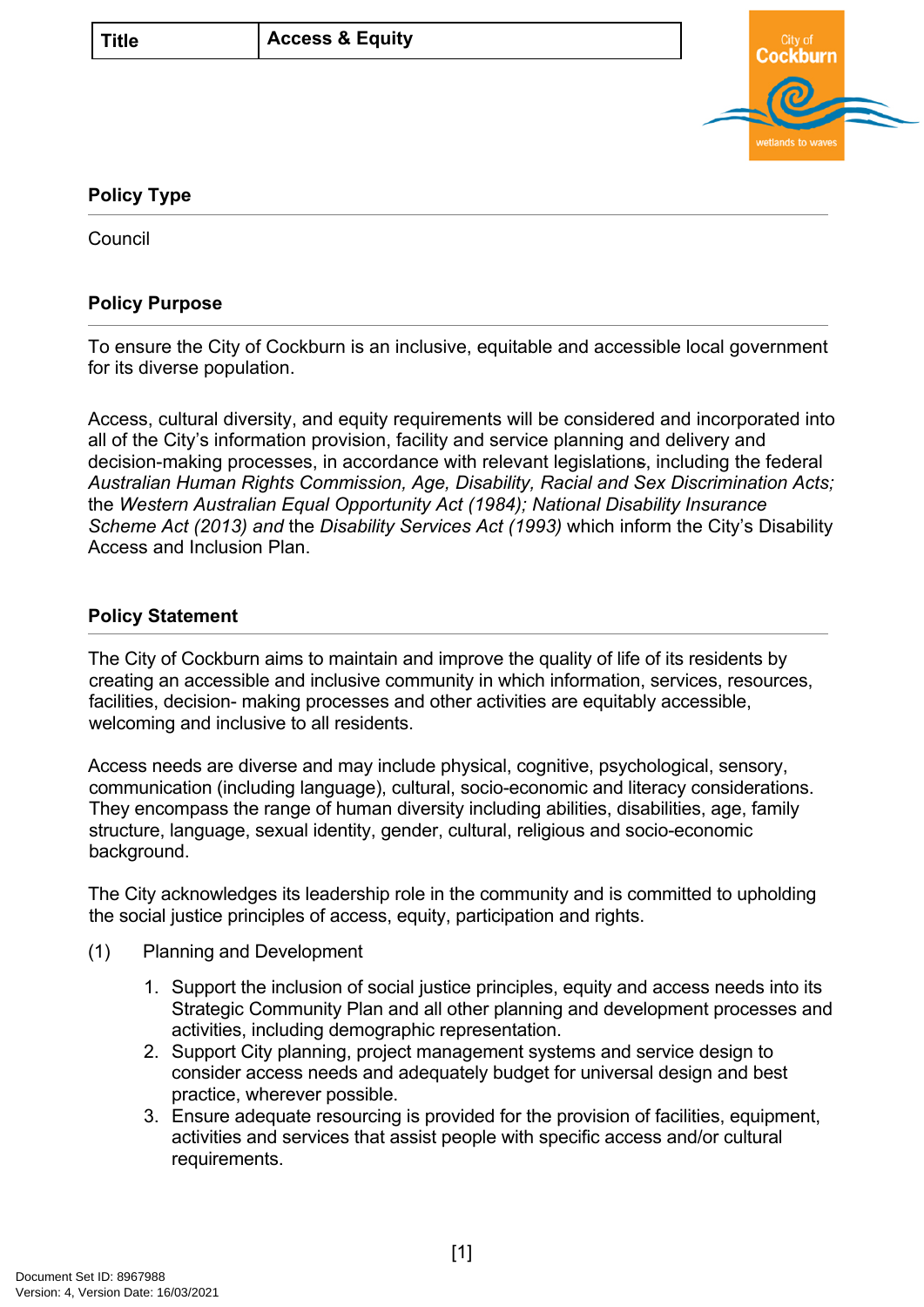| v.<br>۰,<br>٠<br>۰. |
|---------------------|
|---------------------|



## (2) Participation and Citizenship

- 1. Ensure residents have an equitable opportunity to participate in City events, decision- making processes, services, activities and opportunities.
- 2. Ensure residents have access to community education on the role of Local Government and electoral processes and that all residents are encouraged to participate in elections as voters and candidates. Recognise that a demographically representative diversity of candidates in elections is valued.
- 3. Recognise that a demographically representative diversity for candidates in elections is valued.
- 4. Provide information to residents about their rights and mechanisms to complain, with any grievances and concerns addressed through fair, accessible and equitable processes, in a timely manner.
- 5. Provide systemic advocacy and support where inequality, gaps, vulnerability and other access needs and barriers are identified that prevent participation by individuals and groups in community life.
- (3) Information and Communication
	- 1. Ensure information created and provided by the City is universally accessible for people with disability and access needs and is available in a variety of formats and languages on request.
	- 2. Require a Language Services Procedure be developed and implemented across the organisation.
- (4) Social and Cultural Inclusion
	- 1. Recognise that respect for the local Nyungar traditional custodians of this land and for other Aboriginal and Torres Strait Islanders is the foundation for meaningful relationships and participation.
	- 2. Support social cohesion and commit to the elimination of racism and all other discrimination within the community.
	- 3. Support cultural and linguistic maintenance and development as a means of enhancing personal growth, quality of life and community diversity.
- (5) Training and Development
	- 1. Provide competency training and professional development to staff (including use of translation and interpreting services), to ensure a sound understanding of culturally and/or linguistically diverse communities, people of Aboriginal and Torres Strait Islander backgrounds and people with disability.
	- 2. Support Elected Members to attend disability access and inclusion training and cultural awareness, and Aboriginal cultural competency training to enhance understanding of the value of community diversity. **<sup>2</sup>**